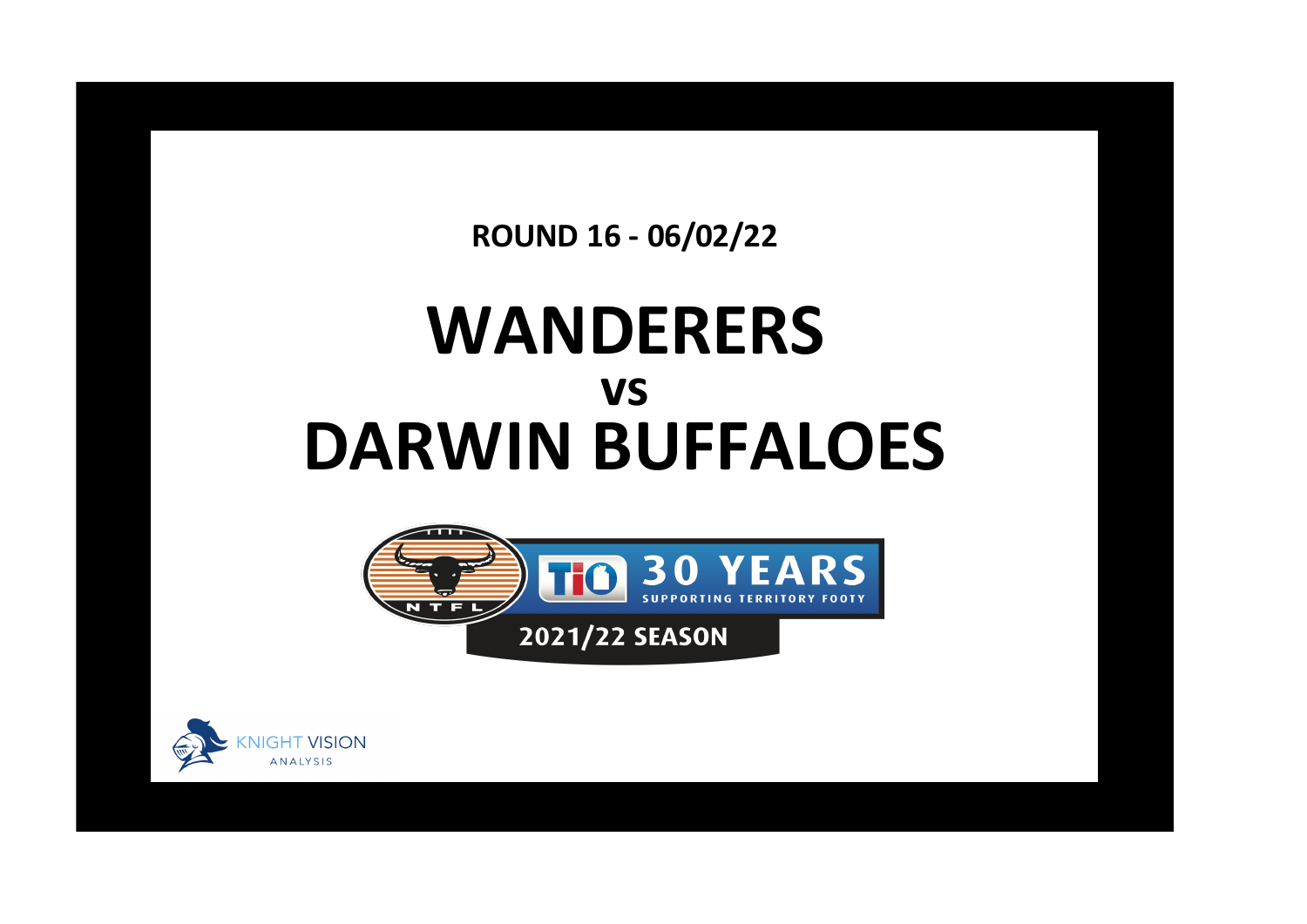|                |                         | <b>Wanderers</b>        |                |                |                          | <b>Darwin Buffaloes</b><br><b>Differential</b> |                |                |                |              |  |              |                |                |                |              |
|----------------|-------------------------|-------------------------|----------------|----------------|--------------------------|------------------------------------------------|----------------|----------------|----------------|--------------|--|--------------|----------------|----------------|----------------|--------------|
| Q1             | Q <sub>2</sub>          | Q <sub>3</sub>          | Q4             | <b>TOTAL</b>   |                          | Q1                                             | Q <sub>2</sub> | Q <sub>3</sub> | Q <sub>4</sub> | <b>TOTAL</b> |  | Q1           | Q <sub>2</sub> | Q <sub>3</sub> | Q <sub>4</sub> | <b>TOTAL</b> |
| 43             | 54                      | 38                      | 32             | 167            | <b>Kicks</b>             | 42                                             | 52             | 39             | 35             | 168          |  | $+1$         | $+2$           | $-1$           | $-3$           | $-1$         |
| 27             | 23                      | 20                      | 12             | 82             | <b>Handballs</b>         | 23                                             | 20             | 20             | 16             | 79           |  | $+4$         | $+3$           | $\mathbf{0}$   | $-4$           | $+3$         |
| 70             | 77                      | 58                      | 44             | 249            | <b>Disposals</b>         | 65                                             | 72             | 59             | 51             | 247          |  | $+5$         | $+5$           | $-1$           | $-7$           | $+2$         |
| 1.59           | 2.35                    | 1.90                    | 2.67           | 2.04           | <b>K:H Ratio</b>         | 1.83                                           | 2.60           | 1.95           | 2.19           | 2.13         |  | $-0.23$      | $-0.25$        | $-0.05$        | $+0.48$        | $-0.09$      |
| 58%            | 65%                     | 42%                     | 63%            | 57%            | Kick Eff. %              | 64%                                            | 62%            | 41%            | 51%            | 55%          |  | $-6%$        | $+3%$          | $+1%$          | $+11%$         | $+2%$        |
| 85%            | 74%                     | 85%                     | 75%            | 80%            | <b>Handball Eff. %</b>   | 78%                                            | 90%            | 75%            | 56%            | 76%          |  | $+7%$        | $-16%$         | $+10%$         | $+19%$         | $+5%$        |
| 3              | 4                       | 3                       | $\overline{2}$ | 12             | <b>Clangers</b>          | 5                                              | 4              | 6              | $\overline{2}$ | 17           |  | $-2$         | $\mathbf{0}$   | $-3$           | $\mathbf{0}$   | $-5$         |
| 30             | 27                      | 30                      | 22             | 109            | <b>Cont. Poss</b>        | 25                                             | 33             | 26             | 29             | 113          |  | $+5$         | $-6$           | +4             | $-7$           | $-4$         |
| 42             | 49                      | 31                      | 25             | 147            | <b>Unc. Poss</b>         | 38                                             | 38             | 29             | 22             | 127          |  | $+4$         | $+11$          | $+2$           | $+3$           | $+20$        |
| 16             | 24                      | 11                      | 8              | 59             | <b>Marks</b>             | 19                                             | 13             | 10             | 13             | 55           |  | $-3$         | $+11$          | $+1$           | $-5$           | $+4$         |
| 16             | 23                      | 10                      | 7              | 56             | <b>Unc. Marks</b>        | 16                                             | 12             | 9              | 8              | 45           |  | $\Omega$     | $+11$          | $+1$           | $-1$           | $+11$        |
| 0              | 1                       | $\mathbf{1}$            | 1              | 3              | <b>Cont. Marks</b>       | 3                                              | 1              | 1              | 5              | 10           |  | $-3$         | $\mathbf{0}$   | $\Omega$       | $-4$           | $-7$         |
| 3              | 1                       | $\overline{2}$          | 0              | 6              | <b>Int. Marks</b>        | 4                                              | $\mathbf{1}$   | $\overline{2}$ | 3              | 10           |  | $-1$         | $\mathbf{0}$   | $\mathbf{0}$   | $-3$           | $-4$         |
| 3              | 4                       | $\Omega$                | 1              | 8              | <b>F50 Marks</b>         | 3                                              | 3              | $\overline{2}$ | 1              | 9            |  | $\mathbf{0}$ | $+1$           | $-2$           | $\bf{0}$       | $-1$         |
| 21             | 17                      | 16                      | 8              | 62             | <b>Handball Receives</b> | 18                                             | 15             | 15             | 8              | 56           |  | $+3$         | $+2$           | $+1$           | $\mathbf 0$    | $+6$         |
| 23             | 22                      | 22                      | 16             | 83             | <b>Groundball Gets</b>   | 17                                             | 26             | 18             | 19             | 80           |  | $+6$         | $-4$           | $+4$           | $-3$           | $+3$         |
| 2              | $\mathbf{1}$            | $\overline{2}$          | $\overline{2}$ | $\overline{7}$ | <b>Hitouts</b>           | 10                                             | 10             | 10             | 12             | 42           |  | $-8$         | $-9$           | $-8$           | $-10$          | $-35$        |
| 5              | 5                       | $\overline{7}$          | 8              | 25             | <b>Clearances</b>        | 8                                              | 6              | 6              | 6              | 26           |  | $-3$         | $-1$           | $+1$           | $+2$           | $-1$         |
| 4              | 10                      | $\overline{\mathbf{z}}$ | 10             | 31             | <b>Tackles</b>           | 15                                             | 8              | 11             | 7              | 41           |  | $-11$        | $+2$           | $-4$           | $+3$           | $-10$        |
| 7              | 9                       | 5                       | 6              | 27             | <b>One Percenters</b>    | 7                                              | 6              | 4              | 9              | 26           |  | $\mathbf{0}$ | $+3$           | $+1$           | $-3$           | $+1$         |
| 5              | 5                       | 3                       | 4              | 17             | <b>Spoils</b>            | 6                                              | 6              | 3              | 6              | 21           |  | $-1$         | $-1$           | $\mathbf{0}$   | $-2$           | $-4$         |
| 7              | 5                       | 10                      | 9              | 31             | <b>Frees For</b>         | 6                                              | $\overline{7}$ | 8              | 6              | 27           |  | $+1$         | $-2$           | $+2$           | $+3$           | $+4$         |
| 6              | $\overline{7}$          | 8                       | 6              | 27             | <b>Frees Against</b>     | 7                                              | 5              | 10             | 9              | 31           |  | $-1$         | $+2$           | $-2$           | $-3$           | $-4$         |
| 12             | 12                      | 10                      | 8              | 42             | <b>Inside 50s</b>        | 9                                              | 13             | 9              | 9              | 40           |  | $+3$         | $-1$           | $+1$           | $-1$           | $+2$         |
| 8              | 8                       | 9                       | 8              | 33             | <b>Rebound 50s</b>       | 9                                              | 10             | 9              | 6              | 34           |  | $-1$         | $-2$           | $\mathbf{0}$   | $+2$           | $-1$         |
| 42%            | 42%                     | 30%                     | 75%            | 45%            | Score / I50 %            | 44%                                            | 85%            | 22%            | 67%            | 58%          |  | $-3%$        | $-43%$         | $+8%$          | $+8%$          | $-12%$       |
| 3              | $\overline{\mathbf{2}}$ | $\mathbf{1}$            | 3              | 9              | <b>Goals</b>             | 1                                              | 6              | $\mathbf{0}$   | 1              | 8            |  | $+2$         | $-4$           | $+1$           | $+2$           | $+1$         |
| $\overline{2}$ | 3                       | $\overline{2}$          | 3              | 10             | <b>Behinds</b>           | 3                                              | 5              | $\overline{2}$ | 5              | 15           |  | $-1$         | $-2$           | $\Omega$       | $-2$           | $-5$         |
| 20             | 15                      | 8                       | 21             | 64             | <b>Score</b>             | 9                                              | 41             | $\overline{2}$ | 11             | 63           |  | $+11$        | $-26$          | $+6$           | $+10$          | $+1$         |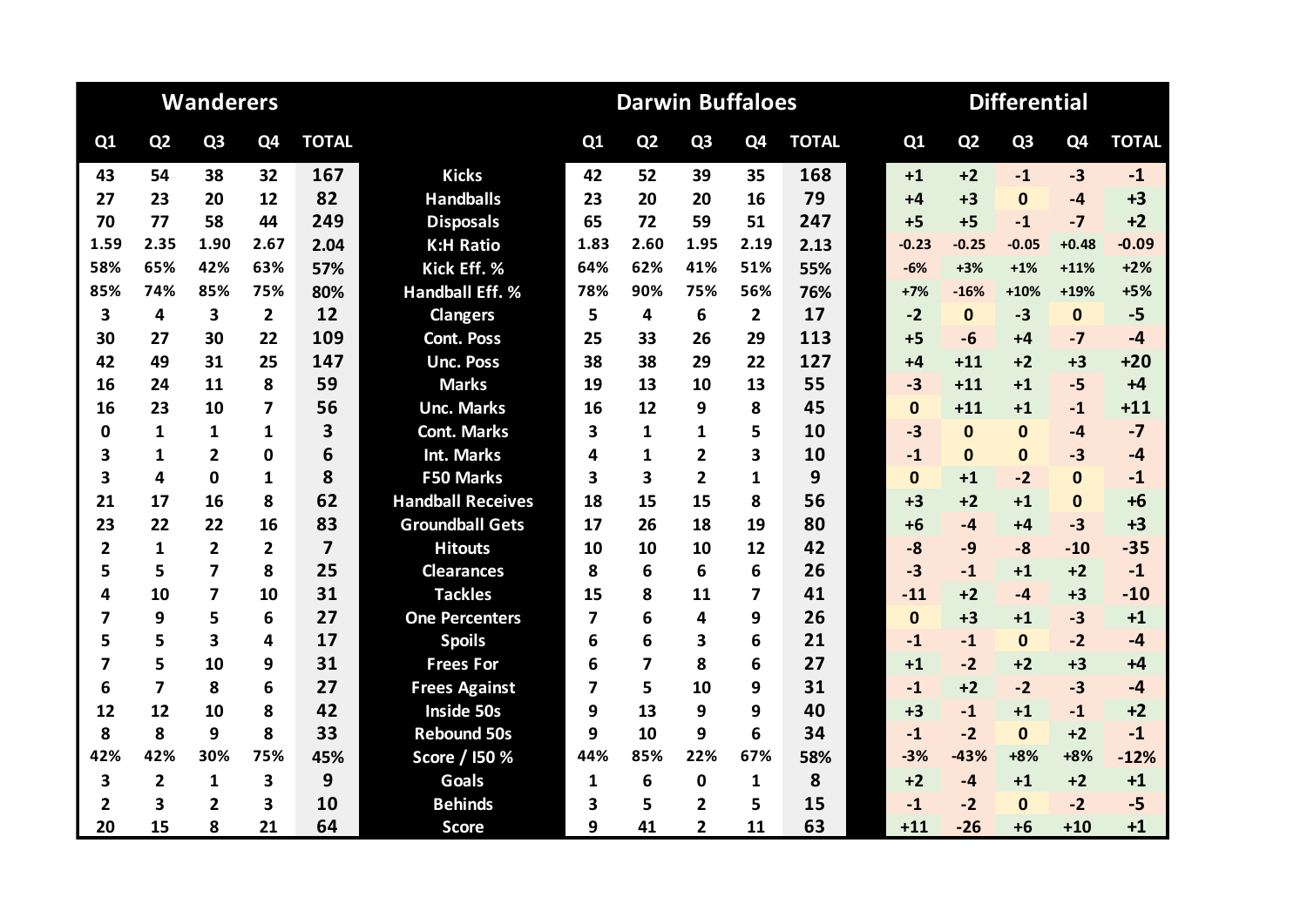|                     |     |      |      |       |             |                                        |                 |       |    |                |    |               | <b>Wanderers</b>         |      |      |       |      |                |      |             |                |                      |               |                        |                     |                    |                        |
|---------------------|-----|------|------|-------|-------------|----------------------------------------|-----------------|-------|----|----------------|----|---------------|--------------------------|------|------|-------|------|----------------|------|-------------|----------------|----------------------|---------------|------------------------|---------------------|--------------------|------------------------|
| <b>Player</b>       | К   | н    | D    |       | KE% HE% CLG |                                        | <b>CP</b>       | UP    | M  | UM             |    |               | CM IM F50M HR GBG HO CLR |      |      |       |      | т              | 1%   | <b>SP</b>   | FF             | FA                   | <b>I50</b>    | <b>R50</b>             | G                   | В                  | <b>SA</b>              |
| 09 T Motlop         | 19  | 4    | 23   | 74%   | 100%        |                                        | 9               | 14    | 4  | 3              | 1  | 1             | 0                        | 4    | 6    | 0     | 0    | 1              |      | 1           | 6              | 1                    | З             | 3                      | 3                   | 1                  | 0                      |
| 26 D Clee           | 11  | 8    | 19   | 45%   | 88%         | 2                                      | 8               | 11    | 6  | 6              | 0  | 0             |                          | 4    | 6    | 0     |      | 4              | 1    | 0           | 2              | $\overline{2}$       | 2             | 4                      | 1                   | 0                  | 3                      |
| 01 Marlon Motlop    | 14  | 4    | 18   | 57%   | 75%         | 0                                      | 6               | 14    | 4  | 4              | 0  | 0             | 2                        | 9    | 6    | 0     | 3    | 0              | 0    | 0           |                | 2                    | 5             | 0                      | 2                   | 3                  | 1                      |
| 03 V Tassone        | 10  | 7    | 17   | 50%   | 71%         | 2                                      | 7               | 10    | 5  | 5              | 0  | 0             | 0                        | 5    | 6    | 0     | 0    | 0              | 2    | 1           |                | 0                    | 6             | 1                      | 1                   | 0                  | 0                      |
| 10 M Totham         | 9   |      | 16   | 56%   | 57%         | 0                                      | 12              | 4     | 1  | 1              | 0  | 0             | 0                        | 3    | 10   | 0     | 3    | 0              | 0    | 0           | 2              | 0                    | 3             | $\mathbf{1}$           | 0                   | 1                  | 1                      |
| 18 M Taylor         | 13  | 3    | 16   | 62%   | 33%         | 2                                      | 3               | 14    | 2  | 2              | 0  | 0             | 0                        | 4    | 2    | 0     | 0    | $\mathbf{1}$   | 2    | 1           | 2              | 2                    | 0             | 9                      | 0                   | 0                  | 0                      |
| 21 D Weetra         | 11  | 4    | 15   | 64%   | 75%         |                                        |                 | 8     | 3  | 3              | 0  | 0             | 0                        | 2    | 5    | 0     |      | 1              | 5    | 3           | 2              |                      | 0             | 5                      | 0                   | 0                  | 0                      |
| 30 D Shillabeer     | 14  | 1    | 15   | 43%   | 0%          | 1                                      | 6               | 8     | 6  | 6              | 0  | 0             | 3                        | 2    | 2    | 1     | 0    | 3              |      | 0           | 4              | 1                    | 6             | 0                      | 0                   | 2                  | 1                      |
| 35 Matthew Motlop   | 5   | 9    | 14   | 40%   | 89%         | 0                                      | 9               | 6     | 2  | $\overline{2}$ | 0  | 0             | 0                        | 3    | 8    | 0     | 5    | $\overline{2}$ | 0    | 0           | 1              | 1                    | 2             | $\overline{2}$         | 0                   | 0                  | 0                      |
| 07 S Thorne         | 8   | 5    | 13   | 63%   | 80%         | 0                                      | 5               | 9     | 8  | 8              | 0  | 0             | 0                        | 0    | 3    | 0     | 2    | 1              | 0    | 0           | $\overline{2}$ | 2                    | 0             | 2                      | 0                   | 0                  | 0                      |
| 11 N Mansell        | 7   | 6    | 13   | 71%   | 100%        | 0                                      | 4               | 10    | 1  | 1              | 0  | 0             | 0                        | 9    | 4    | 0     |      | 1              | 0    | 0           | 0              | $\overline{2}$       |               | 0                      | 0                   | $\Omega$           | 0                      |
| 08 K Fejo           | 9   | 3    | 12   |       | 33% 100%    | 1                                      | 5               | 6     | 0  | 0              | 0  | 0             | 0                        | 6    | 5    | 0     | 4    | 2              |      | 0           | 1              | 0                    | 5             | 0                      | 0                   | 0                  | 0                      |
| 14 Joel Cubillo     | 5   | 5    | 10   |       | 100% 100%   | 0                                      | 6               |       | 4  | 4              | 0  | 1             | 0                        | 1    | 5    | 0     | 0    | 2              | 1    | 1           | 2              | 4                    | 0             | $\overline{2}$         | 0                   | 0                  | 0                      |
| 22 Daniel Fuller    | 6   | 3    | 9    | 83%   | 67%         | 0                                      | 3               | 6     | 6  | 6              | 0  | 2             | 0                        | 0    | 3    | 1     | 0    | 0              | 2    | 2           | 0              | 3                    |               | 1                      | 1                   | 0                  | 0                      |
| 05 S Bates          | 5   |      | 6    | 40%   | 100%        | 0                                      | 4               | 2     | 1  |                | 0  | 0             | 0                        |      | 3    | 0     |      | 0              | O    | 0           |                | 0                    | 2             | 0                      | 0                   | 0                  | 0                      |
| 02 J Erlandson      | 5   | 0    | 5    | 40%   | #####       | 2                                      | 0               | 5     | 2  |                | 0  | 0             | 0                        | 3    | 0    | 0     | Ω    |                | O    | 0           | C              | annan m              |               | 0                      | 0                   | 0<br>mann          | 0<br>onnon             |
| 12 J Tipiloura      | 2   | 3    | 5    | 50%   | 100%        | 0<br><b><i><u>CONSTRUCTION</u></i></b> | 3<br>an an an a | 3     |    |                | 0  | 0             |                          | 2    | 2    |       |      | 3              |      | 0           |                | 2<br><b>Services</b> |               | 0<br>anan me           | 1<br><b>Service</b> | 1<br>ana ana amin' | 0<br>www.com           |
| 33 J Adams          | 4   |      | 5    | 25%   | 100%        | 0                                      |                 |       |    | 0              | 2  |               |                          |      |      | 3     |      |                |      | 0           |                |                      |               | 0                      | 0                   | 0                  | 0                      |
| 20 N Jones-Cubillo  | 1   | 3    | 4    | 100%  | 67%         | 0                                      | 2               | 2     | 0  | 0              | 0  | 0             | 0                        | 2    | 2    | 0     | 0    | 1              | 5    | 4           | 0              | 0                    | 0             | 2                      | 0                   | 0                  | 0                      |
| 23 A Weetra         | 2   | 2    | 4    | 50%   | 50%         | 0                                      | 3               | 0     | 0  | 0              | 0  | 0<br>ter en a | 0                        | 0    | 2    |       |      | 1              | 0    | 0<br>onn on |                | <b>Secondary</b>     | <b>DOM:NO</b> | 0<br>ananan            | 0<br>mmmmm          | 0<br><b>TODOOT</b> | 0<br><b>Secondo</b>    |
| 13 Brenton Motlop   | 1   |      | 3    | 0%    | 100%        | 0                                      | 1               | 2     |    |                | 0  |               | 0                        |      |      | 0     | 0    | 5              | 5    | 4           | 0              |                      | 0             | 0<br><b>CONTRACTOR</b> | 0                   | 0                  | 0<br><b>Territoria</b> |
| 16 L Garlick        | 2   |      | 3    |       | 50% 100%    | 0                                      | 2               |       | 0  | 0              | 0  | 0             | 0                        | 0    |      | 0     | 0    | 0              | 0    | 0           |                | 0                    | 2             | 0                      | 0                   | 0                  | 1                      |
|                     |     |      |      |       |             |                                        |                 |       |    |                |    |               |                          |      |      |       |      |                |      |             |                |                      |               |                        |                     |                    |                        |
| <b>WAND</b>         | 167 | 82   | 249  | 57%   | 80%         | 12                                     | 109             | 147   | 59 | 56             | 3  | 6             | 8                        | 62   | 83   | 7     | 25   | 31             | 27   | 17          | 31             | 27                   | 42            | 33                     | 9                   | 10                 | 7                      |
| <b>DBFC</b>         | 168 | 79   | 247  |       | 55% 76%     | 17                                     | 113             | 127   | 55 | 45             | 10 | 10            | 9                        | 56   | 80   | 42    | 26   | 41             | 26   | 21          | 27             | 31                   | 40            | 34                     | 8                   | 15                 | 11                     |
| <b>Differential</b> | -1  | $+3$ | $+2$ | $+2%$ | $+5%$       |                                        | -4              | $+20$ | +4 | $+11$          | -7 | -4            | -1                       | $+6$ | $+3$ | $-35$ | $-1$ | $-10$          | $+1$ | -4          | +4             | -4                   | $+2$          | -1                     | +1                  | -5                 | -4                     |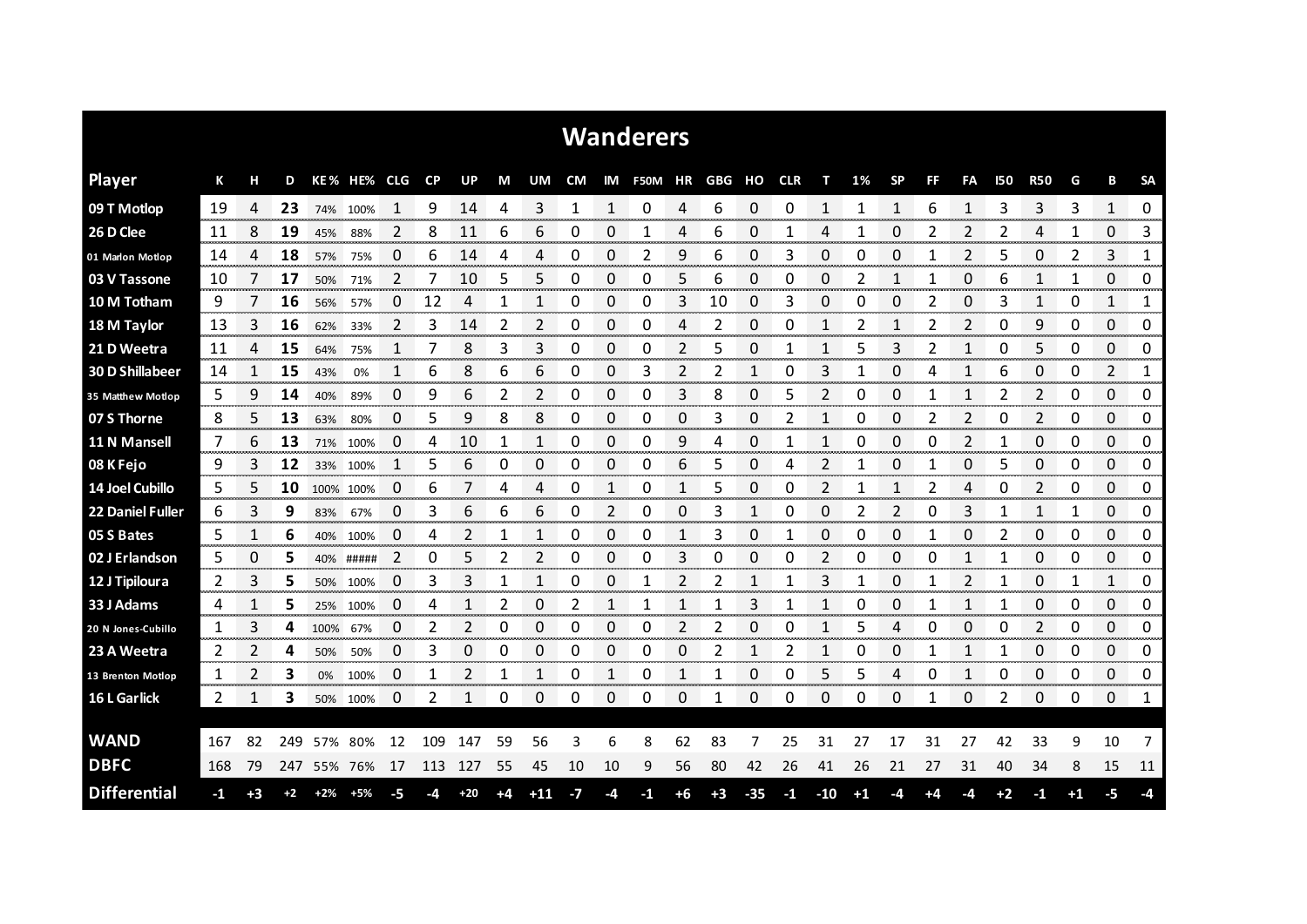|                     |      |    |                         |       |             |              |           |     |    |     |      |    | <b>Darwin Buffaloes</b> |                |    |       |            |       |      |           |              |              |     |              |    |                      |                |
|---------------------|------|----|-------------------------|-------|-------------|--------------|-----------|-----|----|-----|------|----|-------------------------|----------------|----|-------|------------|-------|------|-----------|--------------|--------------|-----|--------------|----|----------------------|----------------|
| <b>Player</b>       | К    |    | D                       |       | KE% HE% CLG |              | <b>CP</b> | UP  | М  | UM  | CM   |    | IM F50M HR GBG          |                |    | но    | <b>CLR</b> | т     | 1%   | <b>SP</b> | FF           | FA           | 150 | <b>R50</b>   | G  | в                    | <b>SA</b>      |
| 25 B Archard        | 16   | 4  | 20                      |       | 69% 100%    | -1           | 8         | 12  | 8  | 6   | 2    | 1  | 1                       | 5              | 2  | 42    | 5          | 3     | 1    | 0         | 5            | 3            | 5   | 4            | 0  | $\mathbf{1}$         | 2              |
| 28 R Pendlebury     | 14   | 5  | 19                      |       | 64% 100%    | 0            | 8         | 11  | 6  | 4   | 2    | 1  | 0                       | 7              | 5  | 0     | 6          | 0     | 2    | 2         | 1            | 0            | 2   | 2            | 1  | 2                    | 0              |
| 06 J Stokes         | 12   | 5  | 17                      | 50%   | 80%         | 1            | 8         | 9   | 4  | 4   | 0    | 0  | 0                       | 5              | 7  | 0     | 4          | 1     | 0    | 0         | 1            | 2            |     | 2            | 0  | 0                    | 2              |
| 10 B Stokes         | 10   | 6  | 16                      | 70%   | 83%         | 0            | 7         | 8   | 2  | 1   | 1    | 1  | 0                       | 6              | 5  | 0     | 0          | 2     | 2    | 2         | 2            | 3            | 2   | 2            | 0  | 0                    | 1              |
| 05 C Abala          | 10   | 5  | 15                      | 40%   | 40%         | 2            | 6         | 9   | 3  | 3   | 0    | 1  | 0                       | 6              | 5  | 0     | 0          | 2     | 0    | 0         | $\mathbf{1}$ | $\mathbf{1}$ | 2   | 3            | 0  | $\mathbf{1}$         | 0              |
| 17 T Baulch         | 10   | 5  | 15                      | 50%   | 60%         | 1            | 7         | 8   | 3  | 3   | 0    | 0  | 1                       | 2              | 2  | 0     | 1          | 1     | 0    | 0         | 6            | 2            | 4   | 0            | 3  | 2                    | 0              |
| 07 T Eldridge       | 7    | 5  | 12                      | 57%   | 80%         | 0            | 7         | 5   | 1  | 1   | 0    | 0  | 0                       | 3              | 5  | 0     | 0          | 6     |      | 1         | 2            | 0            | 2   | 1            | 0  | $\Omega$             | 1              |
| 18 J Vrodos         | 6    | 6  | 12                      | 50%   | 67%         | $\mathbf{1}$ | 7         | 4   | 2  | 2   | 0    | 1  | 0                       | 1              | 5  | 0     | 3          | 4     | 1    | 0         | 3            | 1            | 1   | 1            | 0  | $\mathbf{1}$         | 0              |
| 13 Jackson Clark    | 7    | 4  | 11                      | 86%   | 75%         | 0            | 4         | 7   | 5  | 5   | 0    | 0  | 0                       | $\overline{2}$ | 4  | 0     |            | 1     | 0    | 0         | 0            | $\mathbf{1}$ |     | $\mathbf{1}$ | 0  | $\Omega$             | 1              |
| 16 T Clarke         | 6    | 4  | 10                      | 67%   | 100%        | 0            | 4         | 7   | 4  | 4   | 0    | 1  | 1                       | 2              | 3  | 0     | 0          | 3     | 2    | 2         | 1            | $\mathbf{1}$ | 2   | 1            | 1  | 0                    | 0              |
| 20 H Brown          | 7    | 3  | 10                      | 29%   | 100%        | 4            | 6         | 2   |    | 0   |      | 1  | 0                       | 2              | 5  | 0     | 0          | 3     | 5    | 4         | 0            | 3            | 0   | 6            | 0  | 0                    | 0              |
| 02 L Roberts        | 4    | 5  | 9                       | 50%   | 40%         | 0            | 5         | 4   | 0  | 0   | 0    | 0  | 0                       | 3              | 5  | 0     | 1          | 1     | 0    | 0         | 0            | 0            | 2   | 0            | 0  | 0                    | 0              |
| 04 N Cooper         | 6    | 3  | 9                       | 50%   | 33%         |              | 5         | 3   | 0  | 0   | 0    | 0  | 0                       | 3              | 5  | 0     |            | 2     |      | 1         | 0            | $\mathbf{1}$ | 3   | $\pmb{0}$    |    | 1                    | 1              |
| 09 A Stokes         | 9    | 0  | 9                       |       | 33% #####   | 2            | 5         | 4   | 2  | 2   | 0    | 1  | 0                       | 0              | 5  | 0     | 0          | 1     | 5    | 5         | 0            | 4            | 0   | 4            | 0  | 0                    | 0              |
| 24 C Sharples       | 6    | 3  | 9                       | 33%   | 67%         |              | 3         | 6   | 2  | 2   | Ω    | 0  | 2                       | 2              | 2  | 0     |            | 2     | O    | 0         |              | 4            | 0   | 0<br>www.    | 0  | 1<br><b>Mana</b> tan | 0              |
| 32 H Ahmat-Watkins  | 7    |    | 8                       | 29%   | 0%          |              | 2         | 5   | 2  | 1   | 1    | 0  | 1                       | 1              |    | 0     | 0          | 3     |      | 0         | O            | 0            | 2   | 1            | 0  | 2                    | 1<br>mmmmm     |
| 42 J Kickett        | 7    | 1  | 8                       |       | 43% 100%    | 0            | 4         | 4   | 4  | 3   |      | 0  | 3                       |                |    | 0     | 0          | 3     | 0    | 0         | 2            | 1            |     | 0            | 2  | 3                    | $\overline{2}$ |
| 03 J Collinson      | 4    | 2  | 6                       | 50%   | 100%        | 0            | 3         |     |    | 0   |      | 0  | 0                       | 1              |    | 0     |            |       |      |           |              |              | 2   | 0            | 0  | 0                    | 0              |
| 15 L McDonald       | 3    | 3  | 6                       | 67%   | 100%        | 0            | 3         | 3   | 2  | 2   | 0    | 1  | 0                       | $\mathbf{1}$   | 2  | 0     | 0          | 1     |      |           |              | 0            |     | 1            | 0  | 0                    | 0              |
| 23 P Campbell       | 3    | 3  | 6                       | 33%   | 67%         | 1            | 4         | 2   |    |     | 0    | 0  | 0                       | 1              | 4  | 0     | 2          | 0     | 0    | 0         | 0            | 0            | 1   | 0            | 0  | 0                    | 0              |
| 19 D Dhamarrandji   | 1    | 4  | 5                       |       | 100% 100%   | 0            | 3         | 2   | 1  | 1   | 0    | 0  | 0                       | 1              | 3  | 0     | 0          | 0     | 2    | 2         | 0            | 0            | 0   | 1            | 0  | 0                    | 0              |
| 30 Jake Cole        | 3    | 2  | 5                       |       | 67% 100%    | 1            | 4         | 1   | 1  | 0   | 1    | 1  | 0                       | 1              | 3  | 0     | 0          | 1     | 0    | 0         | 0            | 1            | 0   | 2            | 0  | 0                    | 0              |
|                     |      |    |                         |       |             |              |           |     |    |     |      |    |                         |                |    |       |            |       |      |           |              |              |     |              |    |                      |                |
| <b>DBFC</b>         | 168  | 79 | 247                     |       | 55% 76%     | 17           | 113       | 127 | 55 | 45  | 10   | 10 | 9                       | 56             | 80 | 42    | 26         | 41    | 26   | 21        | 27           | 31           | 40  | 34           | 8  | 15                   | 11             |
| <b>WAND</b>         | 167  | 82 | 249                     |       | 57% 80%     | 12           | 109       | 147 | 59 | 56  | 3    | 6  | 8                       | 62             | 83 | 7     | 25         | 31    | 27   | 17        | 31           | 27           | 42  | 33           | 9  | 10                   | 7              |
| <b>Differential</b> | $+1$ | -3 | $\overline{\mathbf{2}}$ | $-2%$ | $-5%$       | +5           | +4        | -20 | -4 | -11 | $+7$ | +4 | $+1$                    | -6             | -3 | $+35$ | $+1$       | $+10$ | $-1$ | +4        | -4           | +4           | -2  | $+1$         | -1 | $+5$                 | $+4$           |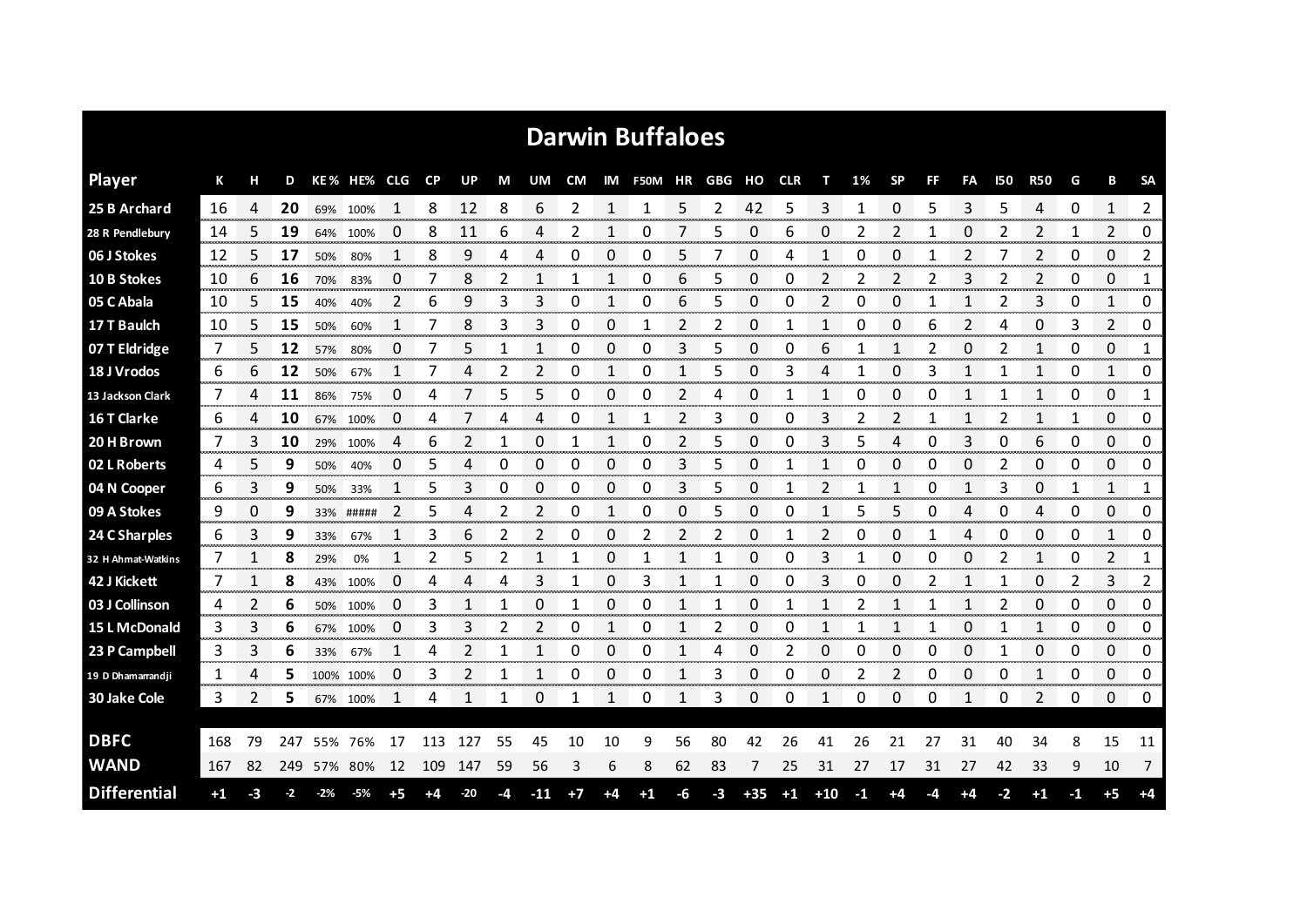|                        |             | <b>Score Sources</b> |
|------------------------|-------------|----------------------|
|                        | <b>WAND</b> | <b>DBFC</b>          |
| <b>Turnover</b>        | 8.5.53      | 8.8.56               |
| <b>Stoppage</b>        | 1.5.11      | 0.7.7                |
| Kick In                | 0.0.0       | 0.0.0                |
| <b>TOTAL</b>           | 9.10.64     | 8.15.63              |
|                        |             | Defensive 50         |
| <b>Turnover</b>        | 1.1.7       | 1.1.7                |
| <b>Stoppage</b>        | 0.0.0       | 0.0.0                |
| Kick In                | 0.0.0       | 0.0.0                |
| <b>TOTAL</b>           | 1.1.7       | 1.1.7                |
|                        |             | <b>Midfield</b>      |
| <b>Turnover</b>        | 5.3.33      | 3.7.25               |
| <b>Centre Bounce</b>   | 0.1.1       | 0.3.3                |
| <b>B/ARC Stoppages</b> | 1.3.9       | 0.0.0                |
| <b>TOTAL</b>           | 6.7.43      | 3.10.28              |
|                        |             | Forward 50           |
| <b>Turnover</b>        | 2.1.13      | 4.0.24               |
| <b>Stoppage</b>        | 0.1.1       | 0.4.4                |
| <b>TOTAL</b>           | 2.2.14      | 4.4.28               |